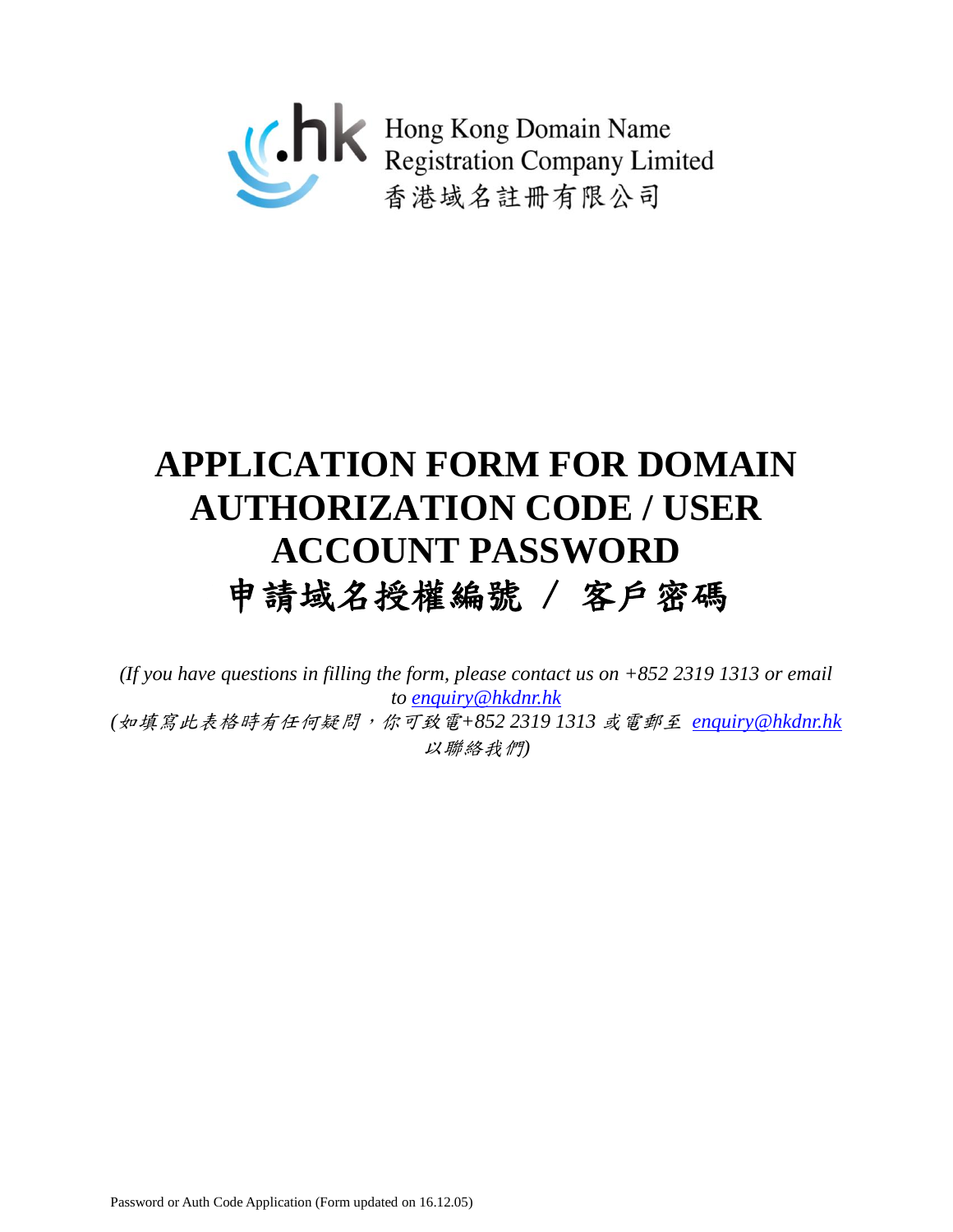#### *(English Version)*

**To: Hong Kong Domain Name Registration Company Limited ("HKDNR")** Email: enquiry@hkdnr.hk Fax: (852) 2319 2626

## **Re: Application for Domain Name Authorization Code and/or Account Password**

**I am a Director or authorized person of the Company, represents and warrants that I possess the authority to act as the registrant of the named domain name below and to apply for its associated password / Authorisation Code.**

**OR**

**I am the domain name holder holding the below domain name applying for its associated password / Authorisation Code.**

 **Application for Domain Name Authorization Code** *(Authorisation Code is similar to a password. When you release this code to the party that means you authorize the party to manage your domain)*

 **Application for Account Password** *(a new Account Name will be created. This will apply to both domains if they are in bundle)*

 **Application for Domain Name Authorisation Code and User Account Password** *(a new Account Name will be created for applying Account Password)*

## **Domain Name**: \_\_\_\_\_\_\_\_\_\_\_\_\_\_\_\_\_\_\_\_\_\_\_\_\_\_\_\_\_\_\_\_\_\_\_\_\_\_\_ .hk / .香港

*(Please cross out the inappropriate domain extension above)*

#### Name of Domain Name Holder:

*(A company name for organisational domain name holder or individual name for individual domain name holder)*

**Document Type and Document Number Showing Your Legal Existence:**

# **Type:**  $\blacksquare$   $\blacksquare$   $\blacksquare$   $\blacksquare$   $\blacksquare$   $\blacksquare$   $\blacksquare$   $\blacksquare$   $\blacksquare$   $\blacksquare$   $\blacksquare$   $\blacksquare$   $\blacksquare$   $\blacksquare$   $\blacksquare$   $\blacksquare$   $\blacksquare$   $\blacksquare$   $\blacksquare$   $\blacksquare$   $\blacksquare$   $\blacksquare$   $\blacksquare$   $\blacksquare$   $\blacksquare$   $\blacksquare$   $\blacksquare$   $\blacksquare$   $\blacksquare$   $\blacksquare$   $\blacks$

(It is the type and number on the document showing your legal existence. The type and number should be the same as what you provided upon registering the domain name, e.g. BR 12345678)

## **Please send the new password by email to the following email address:**

**Email Address:** 

(For security reason, please put one email address only. We will only send to the first email address if more than one is input)

#### **Contact Person:** \_\_\_\_\_\_\_\_\_\_\_\_\_\_\_\_\_\_\_\_\_\_\_\_\_\_\_\_\_\_\_\_\_\_\_\_\_\_\_\_\_\_\_\_\_\_\_\_\_\_\_\_\_\_\_\_\_\_\_

**Contact Phone No.:** \_\_\_\_\_\_\_\_\_\_\_\_\_\_\_\_\_\_\_\_\_\_\_\_\_\_\_\_\_\_\_\_\_\_\_\_\_\_\_\_\_\_\_\_\_\_\_\_\_\_\_\_\_\_\_\_

### **For Applying for Account Password**

**After retrieving your new Account password, please login to update domain name information**

A copy of the above quoted registration document (e.g. BR,  $HKID<sup>1</sup>$ ) is attached as supporting document. If you are an overseas company or individual, the document proving the legal existence should be in English or with a translated English copy. For an overseas company, please also send document (in English) proving that the signatory is the director of the company.

(Signature of applicant or Director representing applicant)  $Date:$ 

\_\_\_\_\_\_\_\_\_\_\_\_\_\_\_\_\_\_\_\_\_\_\_\_\_\_\_\_\_\_\_\_\_\_\_\_\_\_\_

(Name in Block Letter)

 $\overline{a}$ 



<sup>1</sup> Instead of attaching the identity card copy with your application, you can choose to present the original copy of the HKID card to the staff at HKDNR's office.

<sup>&</sup>lt;sup>2</sup>If the domain holder is an individual - You can hide a maximum of 2 numbers in the I.D. card number string by putting a '\*' if you like.

Password or Auth Code Application (Form updated on 16.12.05)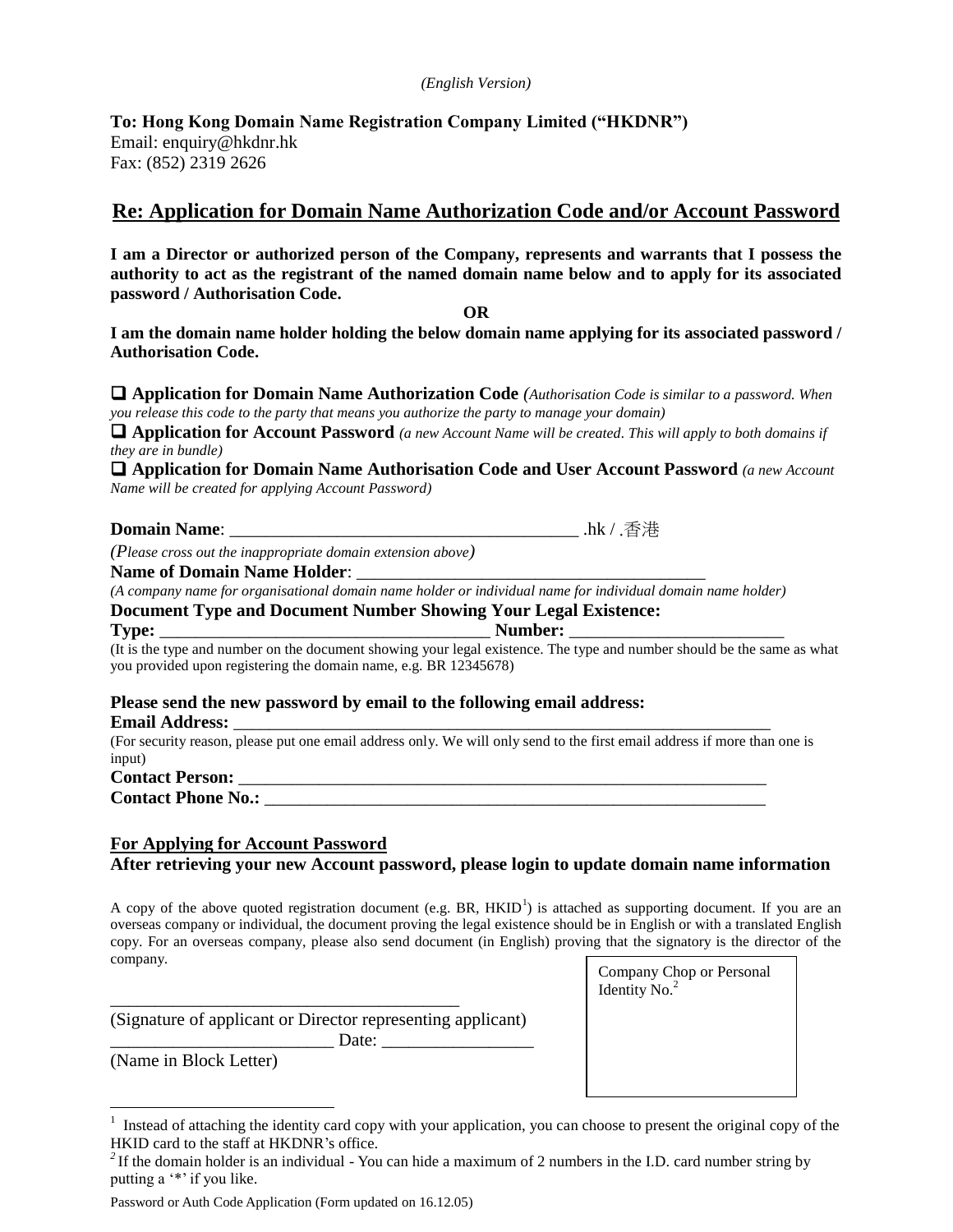#### 致:香港域名註冊有限公司(**"HKDNR"**)

電郵: enquiry@hkdnr.hk 傳真: (852) 2319 2626

# 申 請 域 名 授 權 編 號 及/或 用 户 密 碼

我是下述域名持有人的公司董事或授權人,我現代表域名持有人,並證明我擁有代表域 名持有人的權力,以申請域名授權編號/用户密碼。

或

本人是下述域名的域名持有人,現申請域名授權編號/用户密碼。

■ 申請域名授權編號, (域名授權編號乃一組用以代表把域名管理權授予他人的代表編號)

□ 申請用户密碼 (我們會給予您一個新的用户編號,若域名是中英組合中的其中一域名,組 合中的另一域名亦會使用這個新的用戶編號)

□ 申請域名授權編號及用户密碼 (我們會給予您一個新的用户編號)

**域名:** [1]

(請刪去不適用的域名結尾)

域名持有人名稱:

(若公司為持有人則是公司名稱,而個人為持有人則是個人名稱)

#### 持有人之證明法定地位的文件類別及文件號碼:

#### 類別:\_\_\_\_\_\_\_\_\_\_\_\_\_\_\_\_\_\_\_\_\_\_\_\_\_\_\_ 編號:\_\_\_\_\_\_\_\_\_\_\_\_\_\_\_\_\_\_\_\_\_\_\_

(這文件類別及號碼必須與您申請域名時輸入的文件類別及號碼相同,例如商業登記號碼, *12345678*)

#### 請把授權編號 / 用户密碼電郵至以下電郵地址:

雷郵地址:

(因安全理由,請只填寫一個電郵地址。若您填寫多過一個地址,我們只傳送至您填寫的第一個) 聯絡人名稱: $\qquad \qquad$ 

聯絡人雷話號碼:

#### 申請用户密碼

## 當您收到新的用户密碼後,請登入以更正其他管理聯絡人之資料。

日 期 :

證明域名持有人法定地位的文件副本(如商業登記證、香港身份證3)隨此申請表一并遞交。若 您是海外公司或個人,您須遞交以證明您法定地位的英文文件或其英文譯本,亦須附上證明簽 署人為董事的英文文件或其英文譯本。

(申請人之公司授權人或個人簽署)

(正楷名稱)

<sup>3</sup>可選擇親臨 HKDNR 辦事處出示香港身份證明文件正本

\_\_\_\_\_\_\_\_\_\_\_\_\_\_\_\_\_\_\_\_\_\_\_\_\_\_\_\_\_\_\_\_\_\_\_\_\_\_\_

<sup>4</sup>若域名持有人是個人 - 可隱藏最多兩個身份證號碼串中的兩個號碼。隱藏號可以「\*」替代。

Password or Auth Code Application (Form updated on 16.12.05)

公司印鑑或個人身份 證號碼 <sup>4</sup>